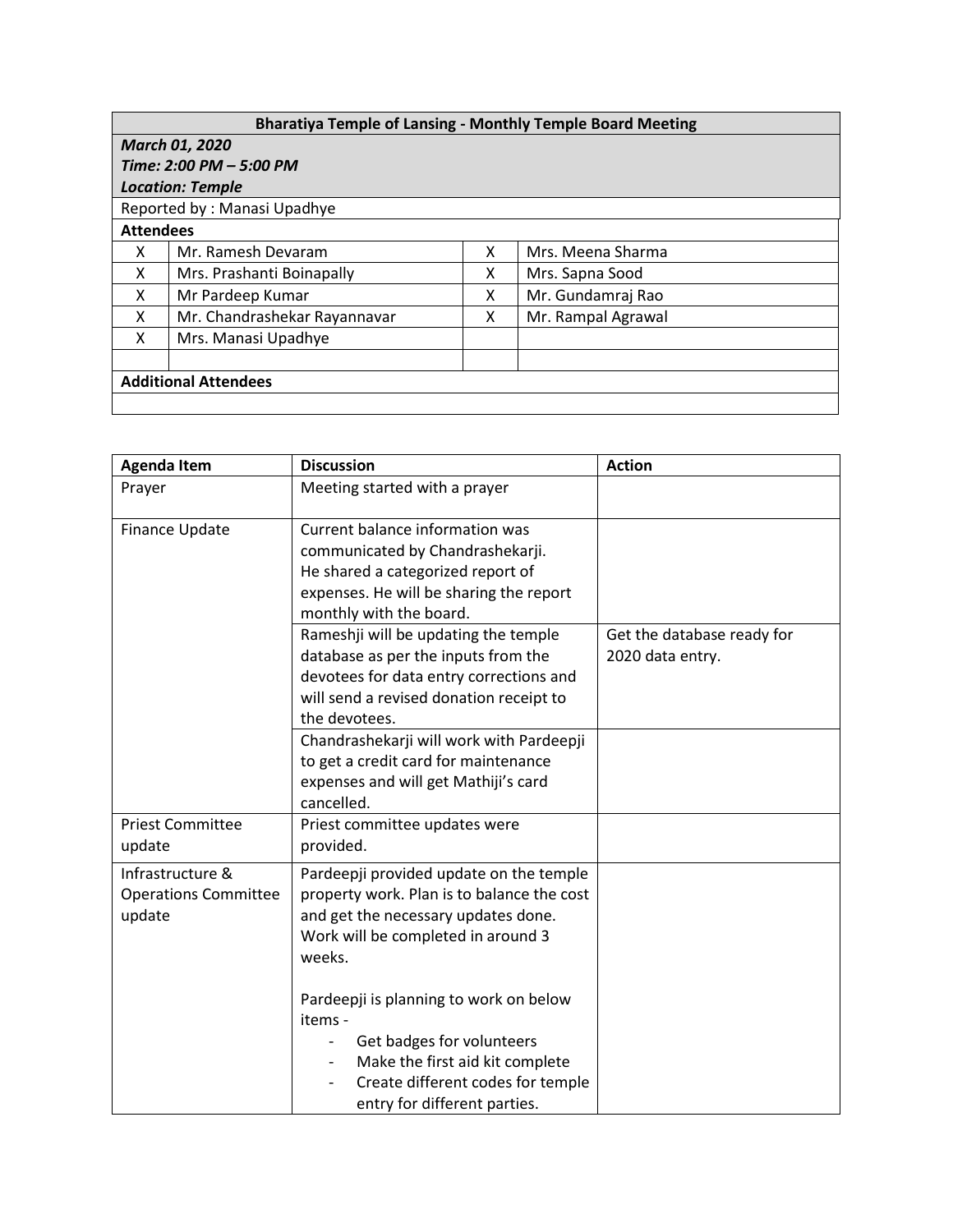| <b>Religious Events</b><br>Committee updates  | Dispose of the old projector,<br>setup a Check Out/Check In log<br>for the working projector.<br>Setup sign up log for external<br>vendors.<br>Meenaji Provided below updates -<br>Expenses towards getting gifts<br>for the grad students were<br>communicated.                                                                                                                                                                                                                                                                                                                                                                                                                                                                          |  |
|-----------------------------------------------|-------------------------------------------------------------------------------------------------------------------------------------------------------------------------------------------------------------------------------------------------------------------------------------------------------------------------------------------------------------------------------------------------------------------------------------------------------------------------------------------------------------------------------------------------------------------------------------------------------------------------------------------------------------------------------------------------------------------------------------------|--|
|                                               | Need of good first aid kit.                                                                                                                                                                                                                                                                                                                                                                                                                                                                                                                                                                                                                                                                                                               |  |
|                                               | Meenaji gave an overall review to the<br>new board members about the priest<br>functioning.                                                                                                                                                                                                                                                                                                                                                                                                                                                                                                                                                                                                                                               |  |
| <b>Community Outreach</b><br>Committee update | 1. Every event that BTL has been<br>hosting has been posted in BTL<br>fb group and also shared with<br>appropriate leaders in the<br>community for wide distribution.<br>2. Replied to email queries as<br>received by email from contact<br>us form on Temple webpage.<br>3. Verbally spread the message to<br>community on upcoming events.<br>4. Encouraged couple to become<br>Temple members (as they<br>approach us for puja details and<br>cost).<br>5. Explained the benefits of being<br>BTL member to few community<br>members at an opportunity.<br>Have provided details about<br>6.<br>Television advertisement to<br>potential businesses.<br>Prashantiji got confirmation about<br>placing the event flyers in the temple. |  |
|                                               | She will also be adding the information<br>to the display screen.                                                                                                                                                                                                                                                                                                                                                                                                                                                                                                                                                                                                                                                                         |  |
|                                               | She talked about creating e-newsletter<br>twice a year showcasing the temple<br>events. This can be used very effectively<br>to encourage devotees to participate in<br>temple events and support the temple<br>activities.                                                                                                                                                                                                                                                                                                                                                                                                                                                                                                               |  |